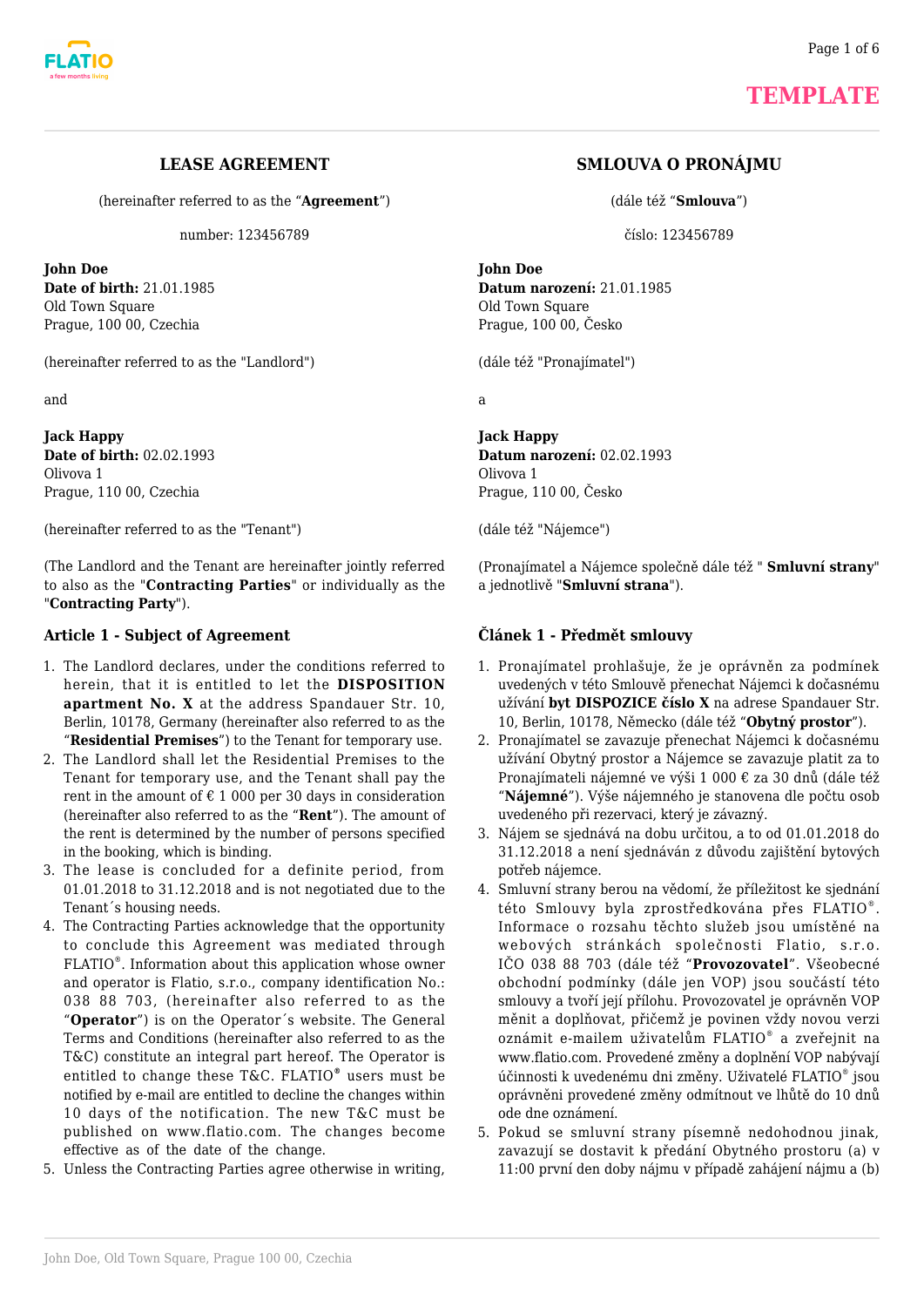

they undertake to present themselves for the handover of the Residential Premises (a) at 11:00 am on the first day of the lease period if the lease commences, and (b) at 17:00 pm on the last day of the lease period if the lease ends.

- 6. The Contracting Parties undertake to draw up a handover certificate on the handover of the Residential Premises, whose sample is available for the Contracting Parties to download at FLATIO® .
- 7. The Tenant in the mode Flatio For Business (F4B) may temporarily grant his residence to the cooperating persons (e.g. to his employees) without the prior consent of the Landlord, subject to the following conditions:
	- a. The Tenant" right under the previous sentence does not create the right of the Tenant to rent the Residential Premises without the prior written consent of the Landlord;
	- b. The maximum number of people using the Residential Premises will not exceed the maximum number specified by the Landlord through FLATIO<sup>®</sup>;
	- c. The Landlord has the right to information about persons who use the Residential Premises (name, date of birth, profession and residence) and the tenant is obliged to specify this information through FLATIO® .
- 8. The Tenant is fully responsible for the damage caused by him in the Residential Premises and is obliged to pay the entire amount of the damage to the Landlord at the latest upon termination of the lease (before handing over the Residential Premises back to the Landlord). If the Tenant does not do so, the Landlord is entitled to the payment of interest on arrears, the amount of which is 0.1% per day of the amount due, starting on the third day from the end of the lease. The Contracting parties can agree on a security deposit to cover possible damages incurred during the lease. Details are set out in Annex No. 2 to this Agreement. If the agreed amount of the deposit is  $0 \in$ , none of the provisions of Annex No. 2 shall apply.

## **Article 2 - Rent**

- 1. The Tenant shall pay the prescribed first Rent no later than (a) within 24 hours after the conclusion of the Lease Agreement or (b) by the date of when the Residential Premises shall be handed over to the Tenant, upon the first to occur. A breach of this duty may result in the expiry hereof (see Article 7.4 hereof and Article 2.11 and 2.13 General Terms and Conditions). In case the Tenant adequately proves to the Landlord that the first Rent has been paid (e.g. by bank statement from the Internet banking), the Tenant shall be deemed to have paid the first Rent in time, even if the payment was made after the deadline mentioned in the first sentence of this paragraph.
- 2. The payment schedule for the Rent forms Annex No. 1 hereto.
- 3. The charges for utilities connected with the Residential Premises use (electricity, water and sewer rate, Internet) shall be part of the Rent up to 25% of the Rent and shall

v 17:00 poslední den doby nájmu v případě ukončení nájmu.

- 6. Smluvní strany se zavazují o předání Obytného prostoru vyhotovit předávací protokol, jehož vzor je smluvním stranám k dispozici ke stažení na FLATIO® .
- 7. Nájemce v režimu Flatio For Business (F4B) může bez předchozího souhlasu Pronajímatele své právo užívat Obytný prostor dočasně poskytnout spolupracujícím osobám (např. svým vyslaným zaměstnancům), a to při splnění následujících podmínek:
	- a. právo Nájemce dle předchozí věty nezakládá právo Nájemce podnajmout Obytný prostor bez předchozího písemného souhlasu Pronajímatele;
	- b. maximální počet osob užívajících Obytný prostor nepřesáhne maximální počet stanovený Pronajímatelem prostřednictvím FLATIO® ;
	- c. Pronajímatel má právo na informace o konkrétních osobách, které Obytný prostor užívají (jméno, datum narození, profese a bydliště, kontaktní údaje) a Nájemce mu je povinen tyto informace prostřednictvím FLATIO® poskytnout.
- 8. Nájemce je za škody jím způsobené v Obytném prostoru plně odpovědný a je povinen celou výši škody uhradit Pronajímateli nejpozději při ukončení nájmu a předání Obytného prostoru zpět. Pokud tak Nájemce neučiní, má Pronajímatel, počínaje třetím dnem od ukončení pronájmu, nárok na úhradu úroků z prodlení, jejichž výše činí 0,1 %/den z dlužné částky. Smluvní strany si mohou sjednat jistotu/kauci ke krytí možných škod vzniklých v průběhu pronájmu. Podrobnosti stanoví příloha č. 2 této Smlouvy. Pokud je dohodnutá výše kauce/jistiny 0 €, žádné z ustanovení přílohy č. 2 se nepoužije.

## **Článek 2 - Nájemné**

- 1. Nájemce se zavazuje zaplatit předepsané první Nájemné nejpozději (a) do 24 hodin od uzavření této Smlouvy nebo (b) do předání Obytného prostoru Nájemci, a to podle toho, který okamžik nastane dříve. Porušení této povinnosti může mít za důsledek zánik této Smlouvy dle článku 7.4 této smlouvy a článku 2.11 a 2.13 Všeobecných obchodních podmínek. Pokud Nájemce vhodným způsobem prokáže Pronajímateli provedení platby prvního nájmu (např. potvrzením z internetového bankovnictví), má se za to, že zaplatil první nájem včas, i kdyby zaplatil po lhůtě dle první věty tohoto odstavce.
- 2. Rozpis plateb Nájemného (platební kalendář) tvoří přílohu č. 1 této Smlouvy.
- 3. Poplatky za služby spojené s užíváním Obytného prostoru (elektřina, plyn, vodné, stočné, internet) jsou až do výše 25 % z Nájemného součástí Nájemného a nevyúčtovávají se, pokud tato Smlouva nebo písemná dohoda smluvních stran nestanoví jinak. Poplatky za služby nad rámec uvedený v předchozí větě je povinen uhradit Nájemce poté, co mu Pronajímatel prokáže jejich výši.
- 4. Nájemné je Nájemce povinen hradit bezhotovostním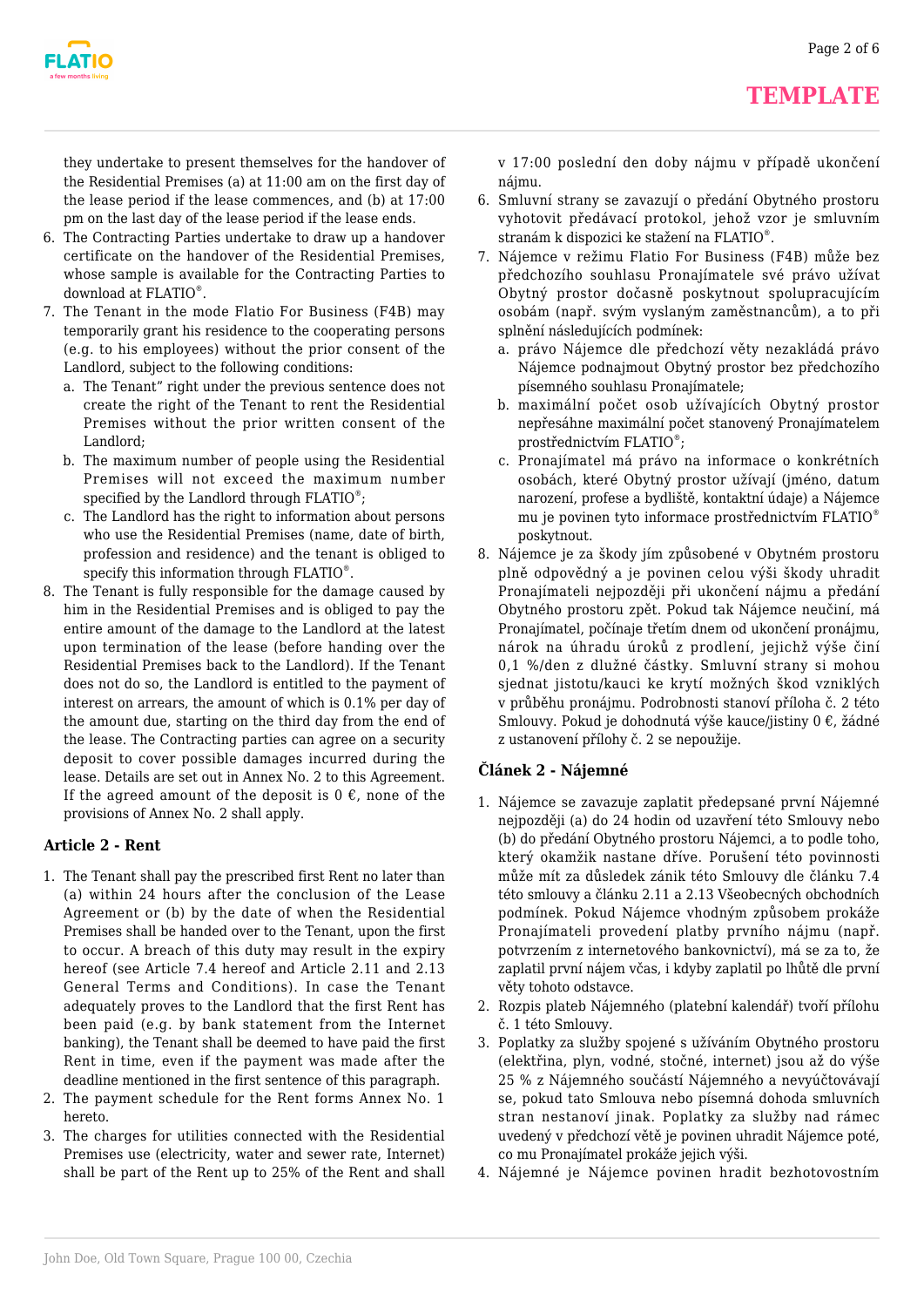

not be reconciled, unless stipulated otherwise in this Agreement or a written arrangement between the Contracting Parties. The charges in excess of the limit mentioned in the preceding sentence shall be settled by the Tenant after the Landlord documents their amount.

- 4. The Tenant shall settle the Rent by cashless transfer or by payment card through  $\mathsf{FLATIO}^\circ$ . The Rent shall be deemed duly settled as of the moment of crediting a bank account specified by the Operator in My Housing application.
- 5. The Rent and FLATIO<sup>®</sup> for Business services are invoiced by the Operator. If the first Invoice is not paid properly and in time and the Residential Premises has not yet been handed over to the Tenant, this Agreement may be terminated in analogy to Article 2.12 of the General Terms and Conditions and the Landlord is entitled to rent the Residential premises to any other person.

## **Article 3 - Landlord's Duties**

- 1. The Landlord shall hand over the Residential Premises to the Tenant and maintain them in such condition that the Tenant may use them for the common purpose.
- 2. The Landlord shall make the Residential Premises accessible for the Tenant at the latest on the first day of the lease period. The Residential Premises shall be deemed accessible and taken over in case the Tenant has received the keys and is not prevented from the access to the Residential Premises.
- 3. Without undue delay, however no later than within 24 hours of being notified by the Tenant, the Landlord shall procure a repair of a defect in the Residential Premises which prevents its use for the common purpose, in particular if the heating of the Residential Premises, heating of water, distribution of flowing water, Internet connection or cooker are not functioning (if they are included).
- 4. Upon the Tenant" request, the Landlord shall prove within five working days of the Tenant" request his entitlement to let the Residential Premises to the Tenant for temporary use.
- 5. The Landlord is obliged to hand over the Residential Premises to the Tenant clean and tidy and to inform him of the house rules valid and effective in the building where the Residential Premises are located (if such house rules exist).

#### **Article 4 - Tenant's Duties**

- 1. The Tenant is obliged to pay the Rent in a due and timely manner.
- 2. The Tenant shall use the subject of the lease in a due manner, under the conditions stipulated hereby and solely for the purpose of temporary living.
- 3. In particular, the Tenant is obliged to observe the rules of conduct contained in the House Rules.
- 4. The Tenant shall without undue delay notify the Landlord

převodem nebo platební kartou přes FLATIO® . Nájemné se považuje za řádně uhrazené okamžikem připsání celé částky Nájemného na účet určený Provozovatelem v aplikaci Mé bydlení.

5. Nájemné a služby FLATIO® for Business jsou hrazeny na základě faktur vystavených Provozovatelem. Nebude-li faktura za první nájem uhrazena řádně a včas a Obytný prostor dosud nebyl Nájemci předán, může tato Smlouva zaniknout analogicky dle článku 2.12 Všeobecných obchodních podmínek a Pronajímatel je oprávněn pronajmout Obytný prostor jiné osobě.

#### **Článek 3 - Povinnosti Pronajímatele**

- 1. Pronajímatel je povinen předat Nájemci a udržovat Obytný prostor v takovém stavu, aby jej Nájemce mohl užívat k obvyklému účelu.
- 2. Pronajímatel je povinen zpřístupnit Nájemci Obytný prostor nejpozději první den doby nájmu. Obytný prostor je zpřístupněn a předán, obdržel-li Nájemce klíče a nebrání mu nic v přístupu do Obytného prostoru.
- 3. Bez zbytečného odkladu, nejpozději však do 24 hodin od oznámení Nájemce, se Pronajímatel zavazuje zajistit opravu vad Obytného prostoru, které brání jeho užívání k obvyklému účelu, zejména nefunkční vytápění prostor, ohřev teplé vody, distribuce tekoucí vody, Internet nebo sporák (pokud jsou součástí).
- 4. Pronajímatel je povinen na žádost Nájemce prokázat oprávnění přenechat Nájemci Obytný prostor k dočasnému užívání (např. výpisem z katastru nemovitostí), a to nejpozději do pěti pracovních dnů od požadavku Nájemce.
- 5. Pronajímatel je povinen předat Nájemci Obytný prostor uklizený a seznámit jej s místním domovním řádem platným a účinným v domě, ve kterém se Obytný prostor nachází (pokud takový domovní řád existuje).

## **Článek 4 - Povinnosti Nájemce**

- 1. Nájemce je povinen řádně a včas hradit Nájemné.
- 2. Nájemce se zavazuje užívat předmět nájmu řádně, za podmínek stanovených touto Smlouvou a výhradně k účelu dočasného bydlení.
- 3. Nájemce je povinen dodržovat pravidla pro chování v domě obsažená v domovním řádu.
- 4. Nájemce je povinen bez zbytečného odkladu oznámit Pronajímateli potřebu oprav, které je povinen provést Pronajímatel, a umožnit jejich provedení.
- 5. Nájemce je povinen při ukončení nájmu předat Obytný prostor Pronajímateli uklizený a ve stavu, v jakém jej od Pronajímatele přebíral.

## **Článek 5 - Ukončení nájmu**

- 1. Na základě písemné dohody smluvních stran může být nájemní vztah založený touto Smlouvou ukončen kdykoli.
- 2. Nájemce má právo tuto smlouvu jednostranně ukončit bez udání důvodu výpovědí bez výpovědní doby s okamžitým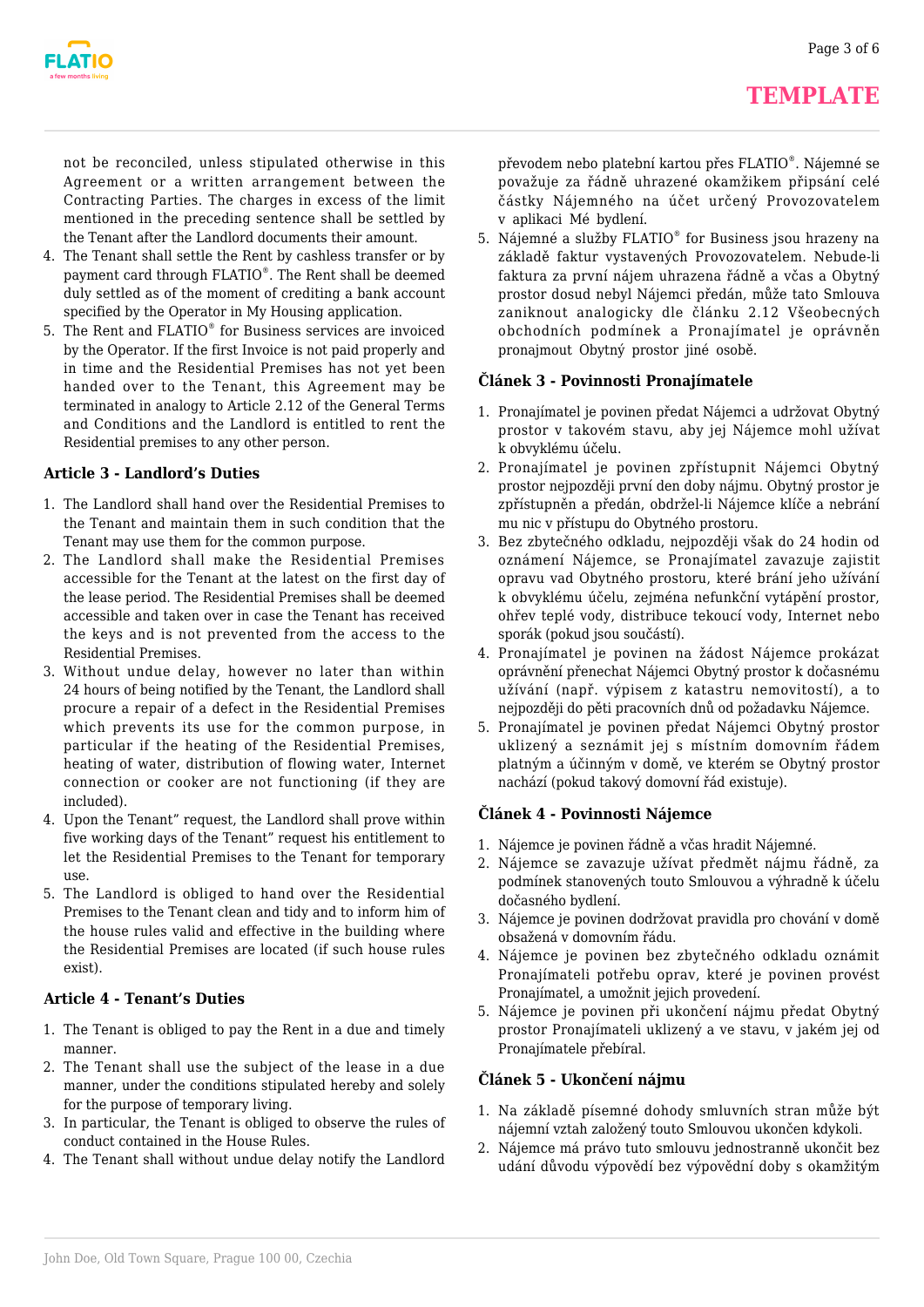

of all necessary repairs to be done by the Landlord and to enable the Landlord their performance.

5. On the termination of the lease, the Tenant is obliged to hand over the Residential Premises to the Landlord cleaned and in the condition in which the Tenant took them over at the beginning of the lease.

### **Article 5 - Termination of Lease**

- 1. The lease established hereby may be terminated pursuant to a written agreement between the Contracting Parties at any time.
- 2. The Tenant has the right to terminate this Agreement without any reason and without a notice period pursuant to a written notice by the day of the handover of the Residential Premises according to this Agreement. The details are set out in Article 3.1 of the T&C.
- 3. The Tenant is entitled to withdraw from this Agreement without a notice period pursuant to a written notice of withdrawal, in the event that:
	- a. the Landlord fails to fulfill its duty under Article 3.3 hereof even within 48 hours of being delivered the notification, or
	- b. Landlord fails to fulfill its duty under Article 3.4 hereof, or
	- c. the Residential Premises cease to be fit for use for the common purpose.
- 4. The Landlord is entitled to withdraw from this Agreement with a 3-day notice period pursuant to a written notice of withdrawal delivered to the Tenant, in the event that:
	- a. the Tenant is in delay with the payment of the Rent or any other monetary debt hereunder for longer than 7 days,
	- b. the Tenant has subleased the Residential Premises or any part thereof to a third person without the Landlord's previous written consent,
	- c. the Tenant has repeatedly breached his duties ensuing from the House Rules despite a written notice of the Landlord,
	- d. the Tenant has made building adaptations to the Residential Premises without the Landlord's previous written consent, or
	- e. the Tenant failed to present himself for the handover of the Residential Premises even within 7 days of the first day of the lease period. The Tenant is not entitled to a refund of the first Rent, the amount of which corresponds to the contractual penalty for breach of this Agreement.
- 5. The Landlord has the right to terminate this Agreement without a notice period pursuant to a written notice of withdrawal, in the case that the Tenant fails to fulfill his duty under Article 4. 2 hereof, or if the number of persons listed in the reservation is exceeded, or if it can reasonably be assumed that there is a damage threat to the Residential Premises or equipment located therein. The Tenant is not entitled to a refund of Rent already paid and

účinkem ke dni doručení Pronajímateli, a to nejpozději do dne předání Obytného prostoru v souladu s touto Smlouvou. Podrobnosti jsou stanoveny v článku 3.1 Všeobecných obchodních podmínek.

- 3. Nájemce má právo ukončit s okamžitým účinkem tuto Smlouvu doručením písemné výpovědi Pronajímateli, pokud:
	- a. Pronajímatel nesplní svou povinnost dle článku 3.3 této Smlouvy ani do 48 hodin od doručení oznámení Pronajímateli, nebo
	- b. Pronajímatel nesplní svou povinnost dle článku 3.4 této Smlouvy, nebo
	- c. Obytný prostor přestane být způsobilý užívání k obvyklému účelu.
- 4. Pronajímatel má právo ukončit tuto Smlouvu písemnou výpovědí Nájemci, a to ve třídenní výpovědní lhůtě od doručení, pokud:
	- a. je Nájemce v prodlení déle než 7 dnů s úhradou Nájemného nebo jakéhokoli jiného peněžitého dluhu založeného touto Smlouvou,
	- b. Nájemce poskytl Obytný prostor nebo jeho část do podnájmu třetí osobě bez předchozího písemného souhlasu Pronajímatele,
	- c. Nájemce přes písemnou výzvu Pronajímatele opakovaně porušil povinnosti vyplývající z příslušného domovního řádu,
	- d. Nájemce provádí stavební úpravy na Obytném prostoru bez předchozího písemného souhlasu Pronajímatele nebo
	- e. Nájemce se nedostavil k předání Obytného prostoru ani do 7 dnů od prvního dne doby nájmu. Nájemce nemá nárok na vrácení prvního nájemného, jehož výše odpovídá smluvní pokutě za porušení této Smlouvy.
- 5. Pronajímatel má právo ukončit tuto Smlouvu bez výpovědní lhůty na základě písemné výpovědi doručené Nájemci, pokud Nájemce poruší svoji povinnost stanovenou v článku 4. 2 této Smlouvy, nebo pokud překročí počet osob uvedených v rezervaci, nebo pokud se lze důvodně domnívat, že hrozí nikoli nepatrná škoda na Obytném prostoru nebo na vybavení v něm umístěném. Nájemce nemá nárok na vrácení již zaplaceného nájemného, jehož výše odpovídá smluvní pokutě za porušení této Smlouvy a je povinen Obytný prostor vyklidit do jednoho dne od doručení výpovědi.
- 6. Ukončením této Smlouvy nezanikají práva smluvních stran na peněžitá plnění založená touto Smlouvou.
- 7. Smluvní strany mají právo ukončit tuto Smlouvu bez udání důvodu na základě písemné výpovědi. Výpovědní doba činí 30 dnů ode dne doručení výpovědi druhé smluvní straně.
- 8. Nájemce má právo bez udání důvodu od této Smlouvy s ohledem na způsob jejího uzavření odstoupit, a to do 14 dnů od jejího uzavření, pokud má vůči Pronajímateli postavení spotřebitele. V případě, že dojde ke zrušení smlouvy, mají Smluvní strany nárok na kompenzaci svých nákladů, tzn. jestliže Nájemce užíval Obytný prostor již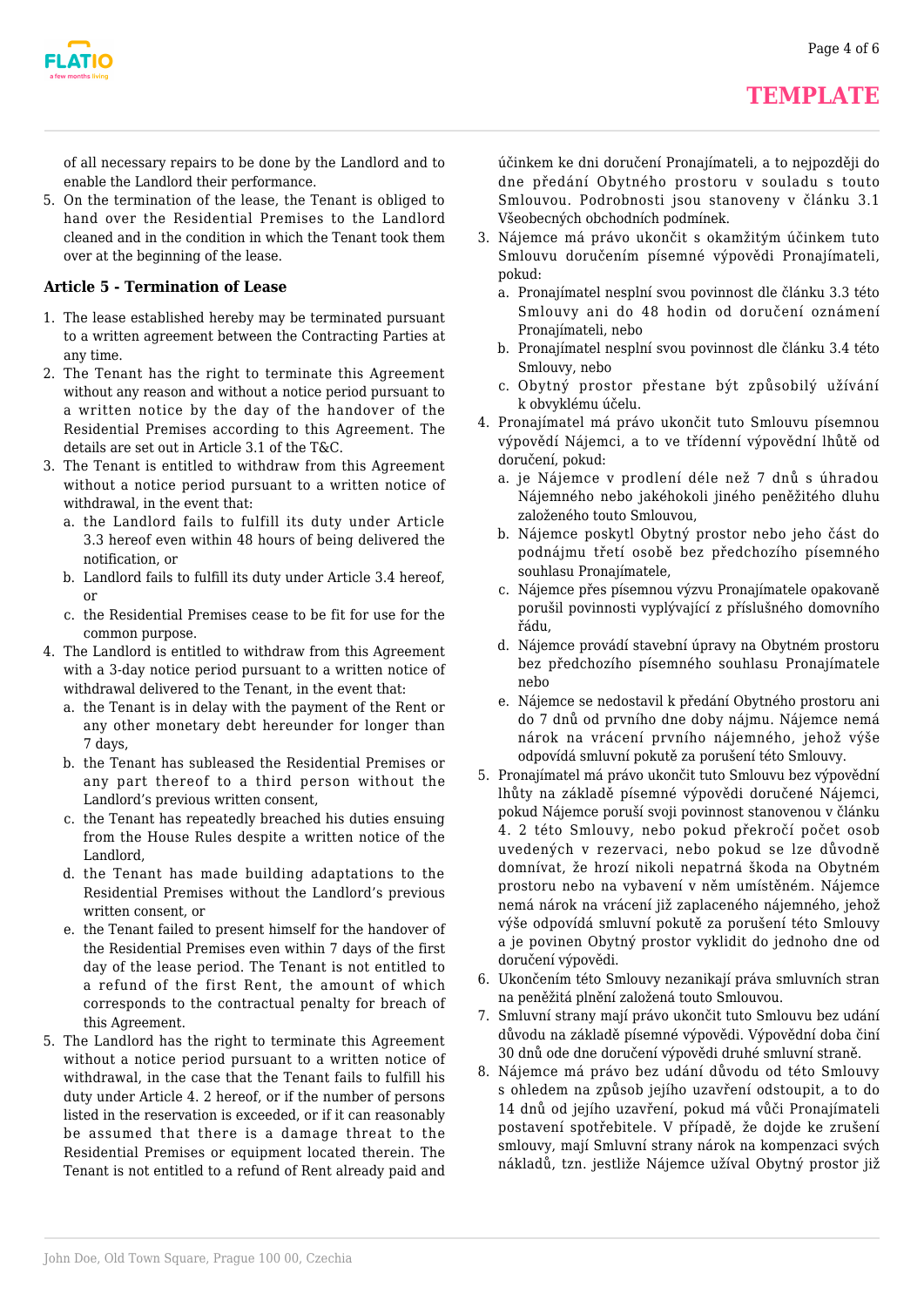

is obliged to leave the Residential Premises within one day of delivery of the notice.

- 6. The rights of the Contracting Parties to monetary fulfillments established hereby shall not expire by the termination hereof.
- 7. The parties have the right to terminate this Agreement without giving any reason based on written notice. The notice period is 30 days and starts running from the day of delivery of the notice to the other party.
- 8. If the Tenant is in the consumer" position with the Landlord, the Tenant has the right to withdraw without giving any reason to this Agreement within 14 days of its conclusion with respect to the way of its conclusion. If this Agreement is canceled, the Contracting Parties are entitled to compensation for their costs, i.e if the Tenant has used the residential Premises already during the cancellation period, he must pay to the Landlord a reasonable amount corresponding to the time period of the use of the subject of the lease.

#### **Article 6 - Other Provisions**

- 1. The Contracting Parties agree to communicate with each other primarily via FLATIO® . Messages and documents sent to the other Contracting Party via the account at FLATIO® shall be deemed delivered within 24 hours of their dispatch (unless agreed or proved otherwise).
- 2. This Agreement shall be governed by the Czech law. Any potential disputes in connection with this Agreement shall be resolved before the Czech courts with material and territorial jurisdiction.
- 3. All annexes to this Agreement constitute an integral part hereof.
- 4. This Agreement becomes valid and effective as of the date of its conclusion. For details of the moment of conclusion see Article 2.10 of the General Terms and Conditions published at FLATIO® .
- 5. The Contracting Parties stipulate a condition subsequent. In case that the Tenant fails to fulfill the duty to settle the first Rent under Article 2.1 hereof, this Agreement shall become void since its beginning. The Contracting Parties may agree otherwise. In case the Tenant fulfills his duty to settle the first rent under Article 2.1 after the maturity date and the Landlord does not object and claim cancellation of this Agreement within 24 hours, the condition subsequent shall be deemed not to have been met and this Agreement shall continue to be valid and effective.

během lhůty zrušení smlouvy, musí zaplatit Pronajímateli přiměřenou částku, která odpovídá časovému období užívání předmětu pronájmu.

#### **Článek 6 - Ostatní ujednání**

- 1. Smluvní strany se dohodly, že spolu budou komunikovat především přes FLATIO® . Zprávy a jiné dokumenty zaslané druhé smluvní straně prostřednictvím příslušného účtu na FLATIO® se mají za doručené nejpozději do 24 hodin od jejich odeslání (pokud nebude domluveno nebo prokázáno jinak).
- 2. Tato Smlouva se řídí právem České republiky a případné spory vzniklé v souvislosti s touto Smlouvou budou řešeny věcně a místně příslušnými soudy České republiky.
- 3. Přílohy této Smlouvy jsou její nedílnou součástí.
- 4. Tato Smlouva je účinná okamžikem jejího uzavření, blíže viz článek 2.10 a nás. Všeobecných obchodních podmínek zveřejněných na FLATIO® .
- 5. Smluvní strany si sjednaly rozvazovací podmínku. Nesplníli Nájemce povinnost uhradit první nájem v souladu s článkem 2.1 této Smlouvy, tato Smlouva se od počátku ruší. Smluvní strany se mohou dohodnout jinak. Pokud Nájemce splní svou povinnost uhradit první nájem dle 2.1 této Smlouvy po uplynutí doby splatnosti a Pronajímatel do 24 hodin poté nenamítne zrušení této Smlouvy dle tohoto odstavce, má se za to, že rozvazovací podmínka nebyla naplněna a tato Smlouva trvá.

Distance-concluded 23.06.2022 13:14

Uzavřeno distančním způsobem 23.06.2022 13:14

**John Doe Jack Happy**

**John Doe Jack Happy**